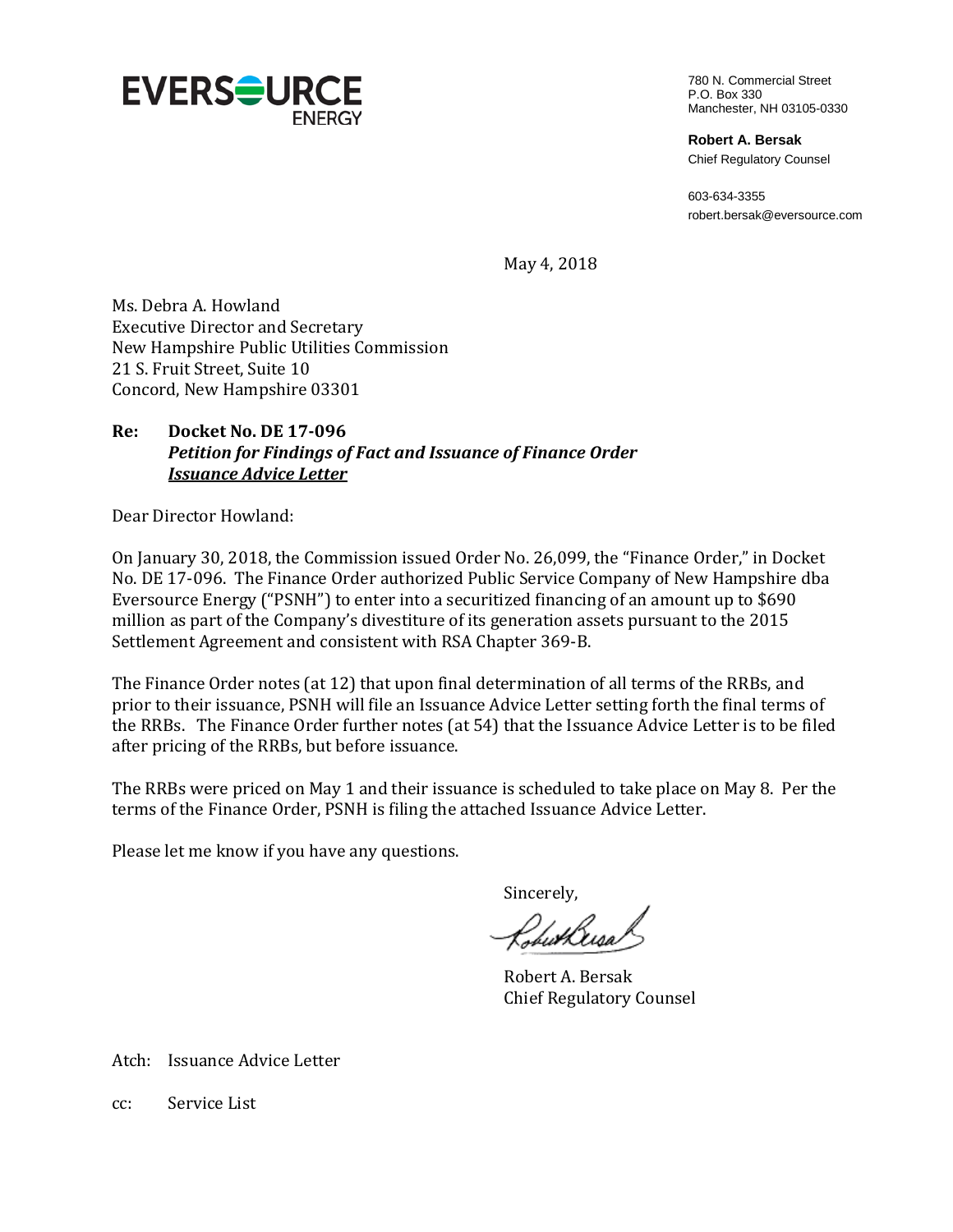## **ISSUANCE ADVICE LETTER**

## May 4, 2018

## ADVICE

## NEW HAMPSHIRE PUBLIC UTILITIES COMMISSION (THE "*COMMISSION*")

### SUBJECT: Issuance Advice Letter for Rate Reduction Bonds ("*RRBs*")

Pursuant to the Commission's Order No. 26,099 dated January 30, 2018 in Docket No. DE 17- 096 (the "*Finance Order*"), Public Service Company of New Hampshire d/b/a Eversource Energy ("PSNH") hereby transmits for filing the initial RRB Charges for \$635,663,200 Rate Reduction Bonds, Series 2018-1. This Issuance Advice Letter further details the calculation of the \$635,663,200 principal amount of the RRBs. Any capitalized terms not defined herein shall have the meanings ascribed thereto in the Finance Order.

### PURPOSE

This filing establishes the following:

- (a) the aggregate principal amount of the RRBs being issued;
- (b) the actual terms of the RRBs being issued;
- (c) the initial RRB Charges for retail users;
- (d) the identification of the RRB Property to be sold to a special purpose entity (the "*SPE*"); and
- (e) the identification of the SPE.

## BACKGROUND

In the Finance Order, the Commission authorized PSNH to file an Issuance Advice Letter when the aggregate principal amount and the final terms, including the pricing terms, for the RRBs have been established. This Issuance Advice Letter filing incorporates the methodology that was approved and authorized by the Commission in the Finance Order for determining the aggregate principal amount of the RRBs and the initial RRB Charges for the RRBs and establishes the initial RRB Charges to be assessed against and collected from all of PSNH's retail customers taking retail electric service. The RRB Charges are a usage-based component of the SCRC on each retail customer's monthly bill collected as authorized by the Commission until the Total RRB Payment Requirements have been discharged in full.

### AGGREGATE PRINCIPAL AMOUNT OF THE RRBs

The aggregate principal amount of RRBs to be issued is \$635,663,200. Attachment 1 sets forth the Stranded Costs, unrecovered deferrals, transaction costs, tax stabilization payments, employee protections and other costs as contemplated in the 2015 Settlement Agreement to be securitized.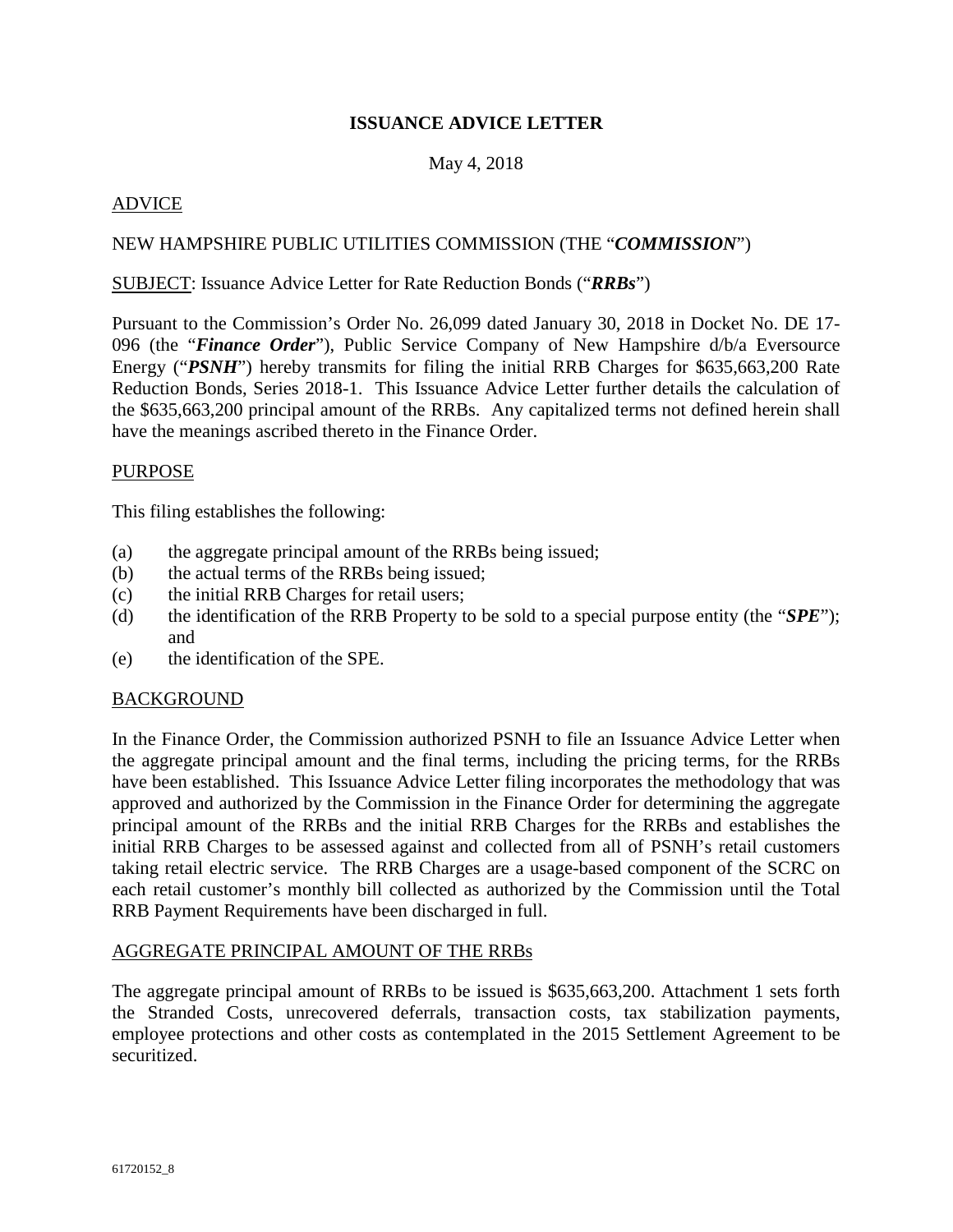### TERMS OF THE RRBs

RRB Name: \$635,663,200 Rate Reduction Bonds, Series 2018-1 RRB Issuer (the SPE): PSNH Funding LLC 3 Trustee: The Bank of New York Mellon Closing Date: May 8, 2018 Bond Ratings: Aaa(sf) (Moody's) / AAA(sf) (S&P) / AAA(sf) (Fitch) Amount Issued: \$635,663,200, comprised of: \$235,900,000 (Tranche A-1) \$111,600,000 (Tranche A-2) \$288,163,200 (Tranche A-3) Upfront transaction costs: See Attachment 2 Estimated ongoing transaction costs: See Attachment 3 Coupon Rate: 3.094% (Tranche A-1) 3.506% (Tranche A-2) 3.814% (Tranche A-3) Call Features: None New Hampshire Tax Exempt (yes/no): Yes, per RSA 369-B:5, VI Expected Principal Amortization Schedule: See Attachment 4 Expected Final Maturity: February 1, 2024 (Tranche A-1) August 1, 2026 (Tranche A-2) February 1, 2033 (Tranche A-3) Legal Final Maturity: February 1, 2026 (Tranche A-1) August 1, 2028 (Tranche A-2) February 1, 2035 (Tranche A-3) Distributions to Investors: Semi-annually Dates on which Routine True-Up Letters will be filed and on which adjusted RRB charges will be implemented: Not later than January 15 (to become effective on February 1) and, if necessary, not later than July15 (to become effective on August 1) Annual Servicing Fee as a percent of the initial RRB principal balance: 0.05% Capital contribution to the SPE: 0.50% of the initial principal amount of the RRBs

## INITIAL RRB CHARGES

Table I below shows the current assumptions for each of the variables used in the Company's initial RRB Charge calculation.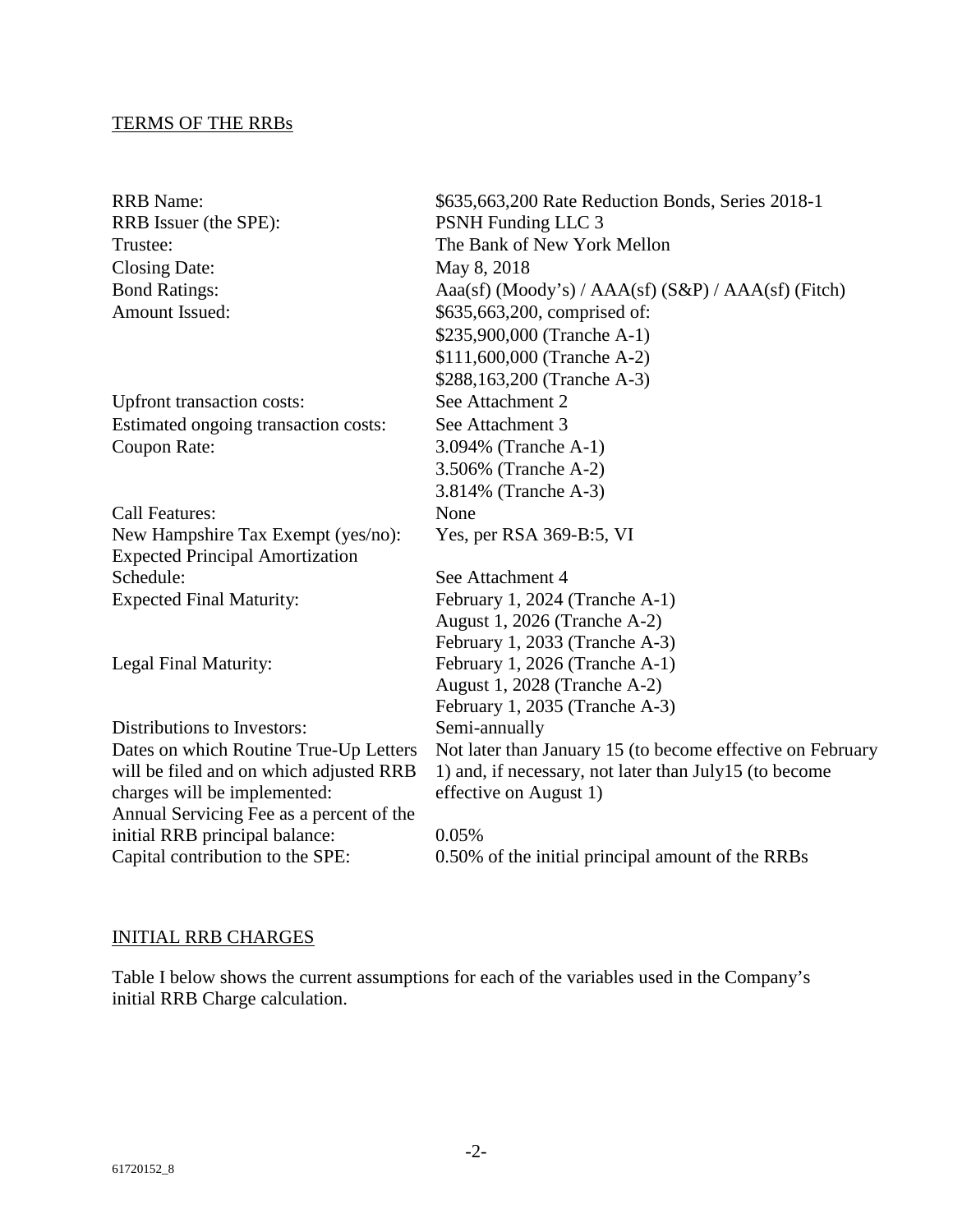## TABLE I INPUT VALUES FOR RRB CHARGES

Forecasted kWh sales:

| <b>Customer Class</b>                       | <b>Forecasted kwh sales</b> |  |  |
|---------------------------------------------|-----------------------------|--|--|
|                                             |                             |  |  |
| <b>Residential Service (Tariff Rates R)</b> | 1,740,390,049.45 kWh        |  |  |
| General Service (Tariff Rates G)            | 988,779,715.08 kWh          |  |  |
| Primary General Service (Tariff Rates GV)   | 961,483,677.85 kWh          |  |  |
| Large General Service (Tariff Rates LG)     | 740,865,700.32 kWh          |  |  |
| Outdoor Lighting (Tariff Rates OL)          | 16,699,163.38 kWh           |  |  |

Percent of billed amounts expected to be charged-off: 0.68%

Weighted average days sales outstanding: 29

Forecasted annual ongoing transaction expenses<sup>[1](#page-3-0)</sup>: \$660,831.60

RRB Principal payments due: \$ 30,726,922.04

RRB Interest payments due: \$ 16,219,784.54

The initial RRB Charge calculated for retail users is as follows:

| <b>Customer Class</b>                       | Initial RRB Charge      |
|---------------------------------------------|-------------------------|
| <b>Residential Service (Tariff Rates R)</b> | 1.338 $\ell$ /kWh       |
| General Service (Tariff Rates G)            | 1.207 $\mathcal{C}/kWh$ |
| Primary General Service (Tariff Rates GV)   | 0.993 $\mathcal{C}/kWh$ |
| Large General Service (Tariff Rates LG)     | 0.371 $\mathcal{C}/kWh$ |
| Outdoor Lighting (Tariff Rates OL)          | 1.430 $\mathcal{C}/kWh$ |

## RRB PROPERTY

RRB Property is the property right described in RSA Chapter 369-B (the "**Legislation**") and established in the Finance Order relating to the RRB Charges set forth herein, including, without limitation, the right, title and interest in and to all revenues, collections, claims, payments, money or proceeds of or arising from or constituting (a) the RRB Charges authorized by the Finance Order, including the initial RRB Charges set forth in this Issuance Advice Letter, as may be adjusted from time to time in order to recover RRB Costs and to generate amounts sufficient to

<span id="page-3-0"></span> $1$  On-going transaction expenses pro-rated for the initial interest period, which commences on the closing date (May 8, 2018) and ends on the first payment date.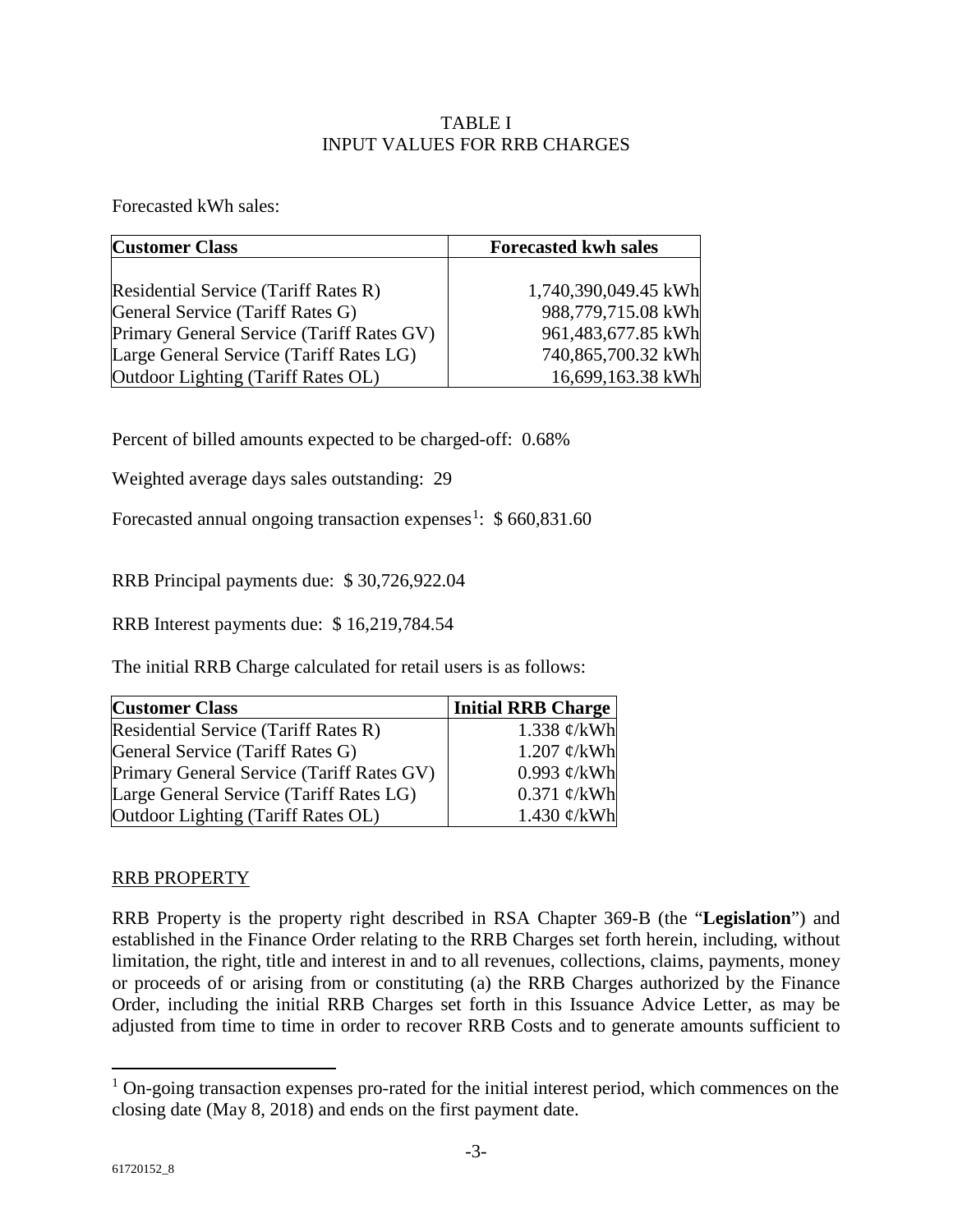discharge an amount equal to the Periodic RRB Payment Requirements, for the period which such RRB Charges will be collected, as found and authorized in this Issuance Advice Letter, and (b) all rights to obtain periodic adjustments and non-routine adjustments to the RRB Charges in accordance with the True-Up Mechanism.

The RRB Charges, as adjusted from time to time, shall remain in place until the Total RRB Payment Requirements have been discharged in full.

## IDENTIFICATION OF SPE

The owner of the RRB Property (the "SPE") will be: PSNH Funding LLC 3. The SPE shall be considered a financing entity for purposes of RSA Chapter 369-B.

### EFFECTIVE DATE

In accordance with the Finance Order, the RRB Charges shall be automatically effective when filed and will continue to be effective, until they are changed by subsequent Issuance Advice Letter, Routine True-Up Letter or Non-Routine True-Up Letter.

### NOTICE

Copies of this filing are being furnished to the parties on the attached service list. Notice to the public is hereby given by filing and keeping this filing open for public inspection at PSNH's corporate headquarters.

**Attachments**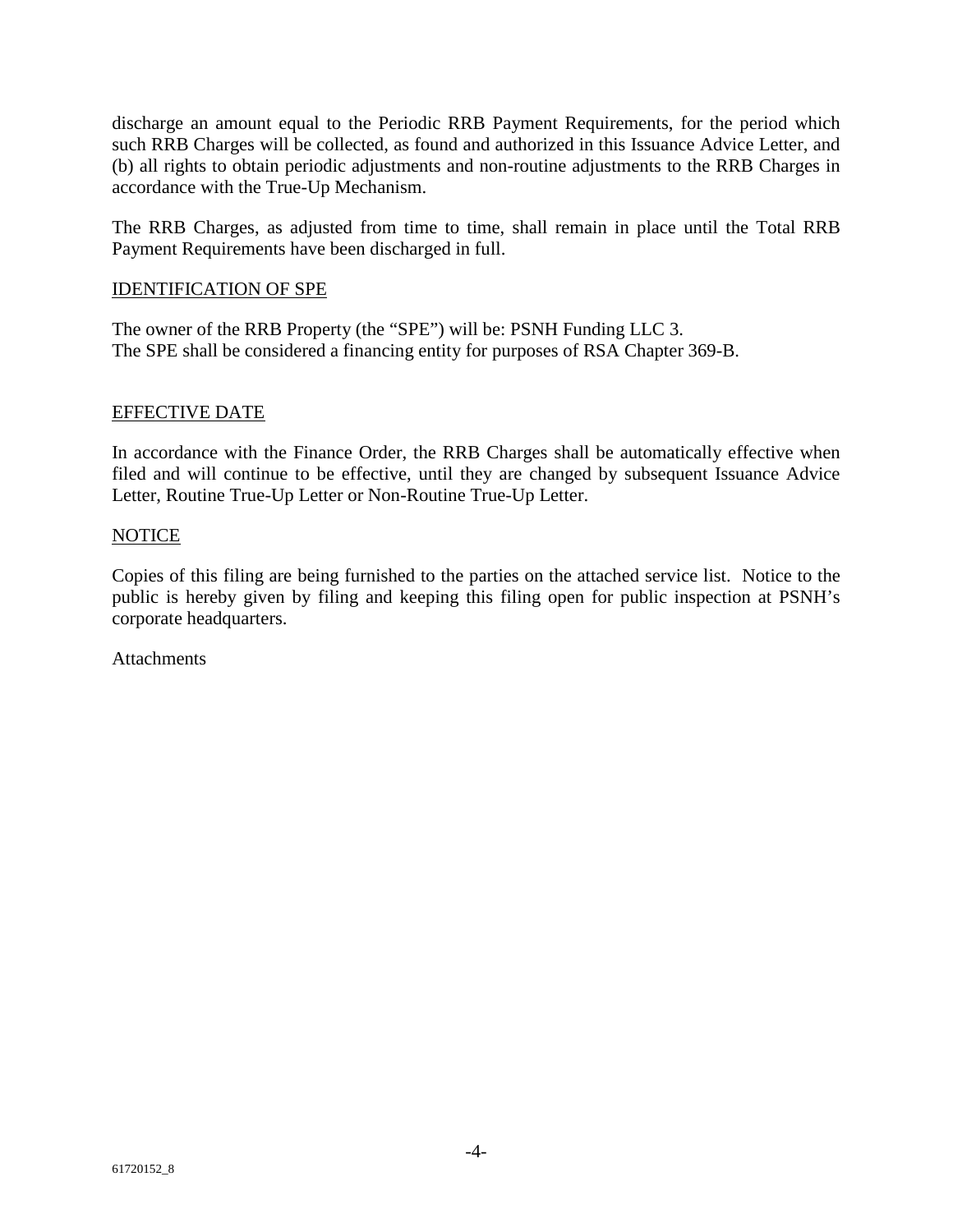# ATTACHMENT 1 to ISSUANCE ADVICE LETTER AGGREGATE PRINCIPAL AMOUNT OF THE  $\mathtt{RRBs^*}$

| Description                                       |    | Amount     |  |
|---------------------------------------------------|----|------------|--|
| Net Book Value of Generating Assets and Inventory | \$ | 713,844    |  |
| Sales Proceeds                                    |    | (215, 858) |  |
| Regulatory Assets and Liabilities                 |    | 164,478    |  |
| <b>Employee Separation Costs</b>                  |    | 6,963      |  |
| <b>Transaction Costs</b>                          |    | 22,455     |  |
| Net Present Value of Taxes                        |    | (62, 963)  |  |
| Issuance Costs                                    |    | 6,744      |  |
| <b>Total Securitization Amount</b>                | ς  | 635,663    |  |

\* Amounts in thousands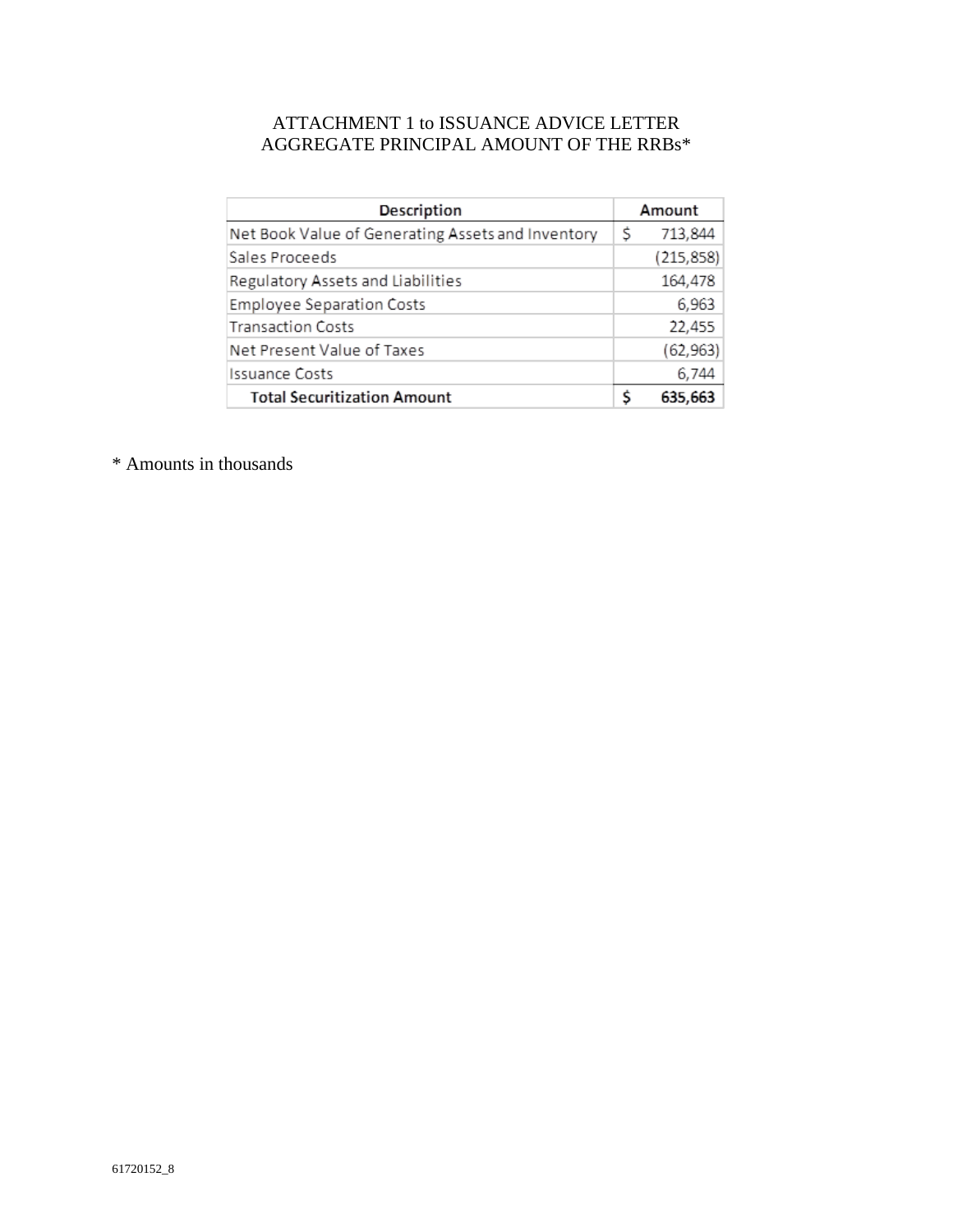# ATTACHMENT 2 to ISSUANCE ADVICE LETTER UPFRONT TRANSACTION COSTS

| <b>Estimated Upfront Financing Costs</b>        |             |  |
|-------------------------------------------------|-------------|--|
| Accountant's / Auditor's Fees                   | \$200,000   |  |
| Legal Fees and Expenses (Issuer's Counsel)      | 1,400,000   |  |
| Legal Fees and Expenses (Trustee's Counsel)     | 49,605      |  |
| Legal Fees and Expenses (Underwriter's Counsel) | 880,000     |  |
| Printing & Filing Costs                         | 65,000      |  |
| Rating Agency Fees                              | 905,820     |  |
| <b>SEC Registration Fees</b>                    | 79,140      |  |
| Servicer Set-up Costs                           | 50,000      |  |
| Structuring Advisor                             | 250,000     |  |
| Trustee Fees                                    | 2,500       |  |
| <b>Underwriting Costs</b>                       | 2,587,149   |  |
| Miscellaneous                                   | 275,066     |  |
| Total                                           | \$6,744,281 |  |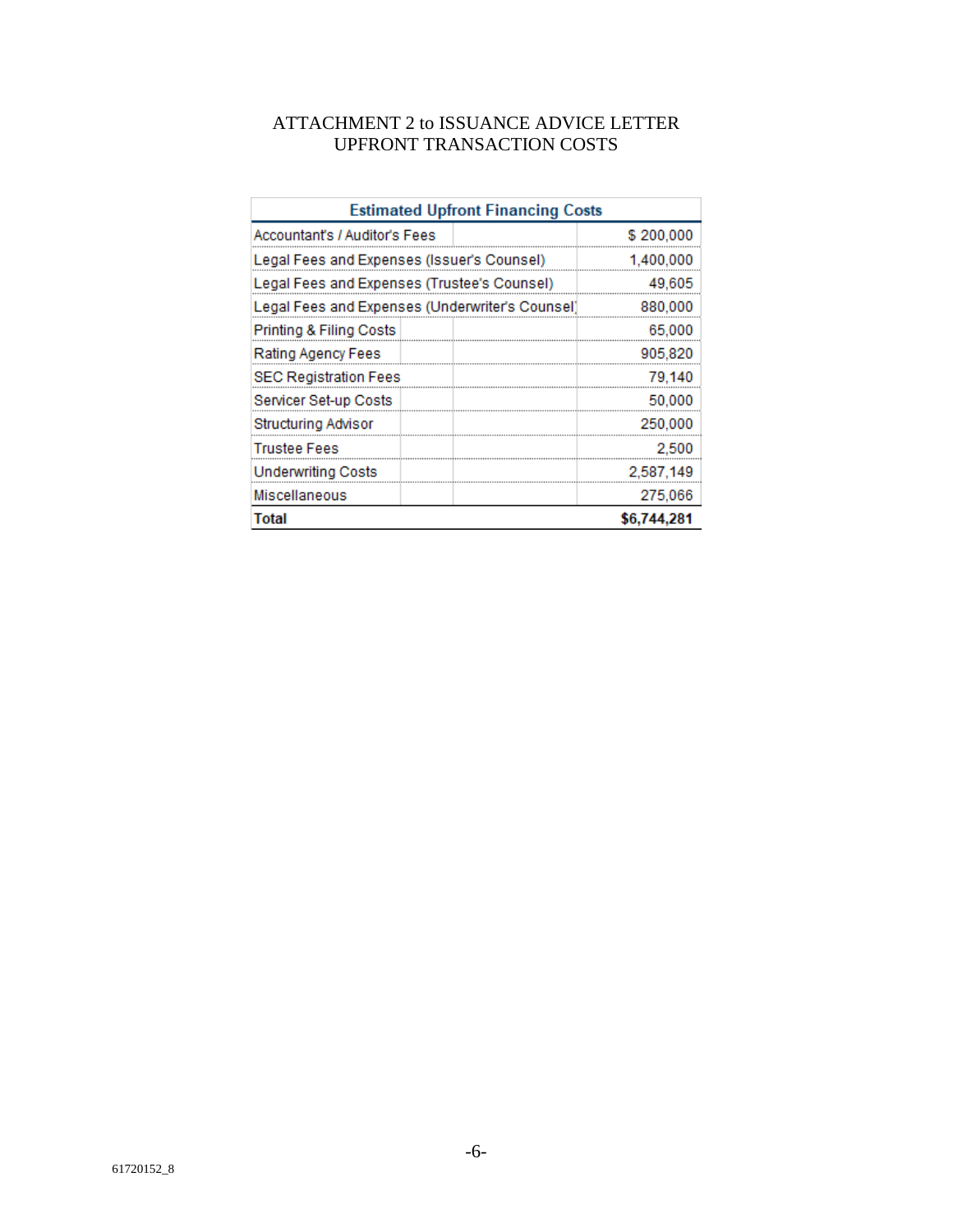# ATTACHMENT 3 to ISSUANCE ADVICE LETTER ESTIMATED ANNUAL ONGOING TRANSACTION COSTS

| <b>Estimated Ongoing Financing Costs</b> |              |  |  |
|------------------------------------------|--------------|--|--|
| Servicing Fee (Paid to PSNH)             | \$317,831.60 |  |  |
| Administration Fees and Expenses         | 75.000       |  |  |
| Trustee Fees and Expenses                | 3.000        |  |  |
| <b>Legal Fees</b>                        | 50,000       |  |  |
| <b>Accounting Fees</b>                   | 150,000      |  |  |
| SPE Independent Manager's Fees           | 2,500        |  |  |
| Rating Agency Fees                       | 57.500       |  |  |
| <b>Miscellaneous</b>                     | 5.000        |  |  |
| Total                                    | \$660.831.60 |  |  |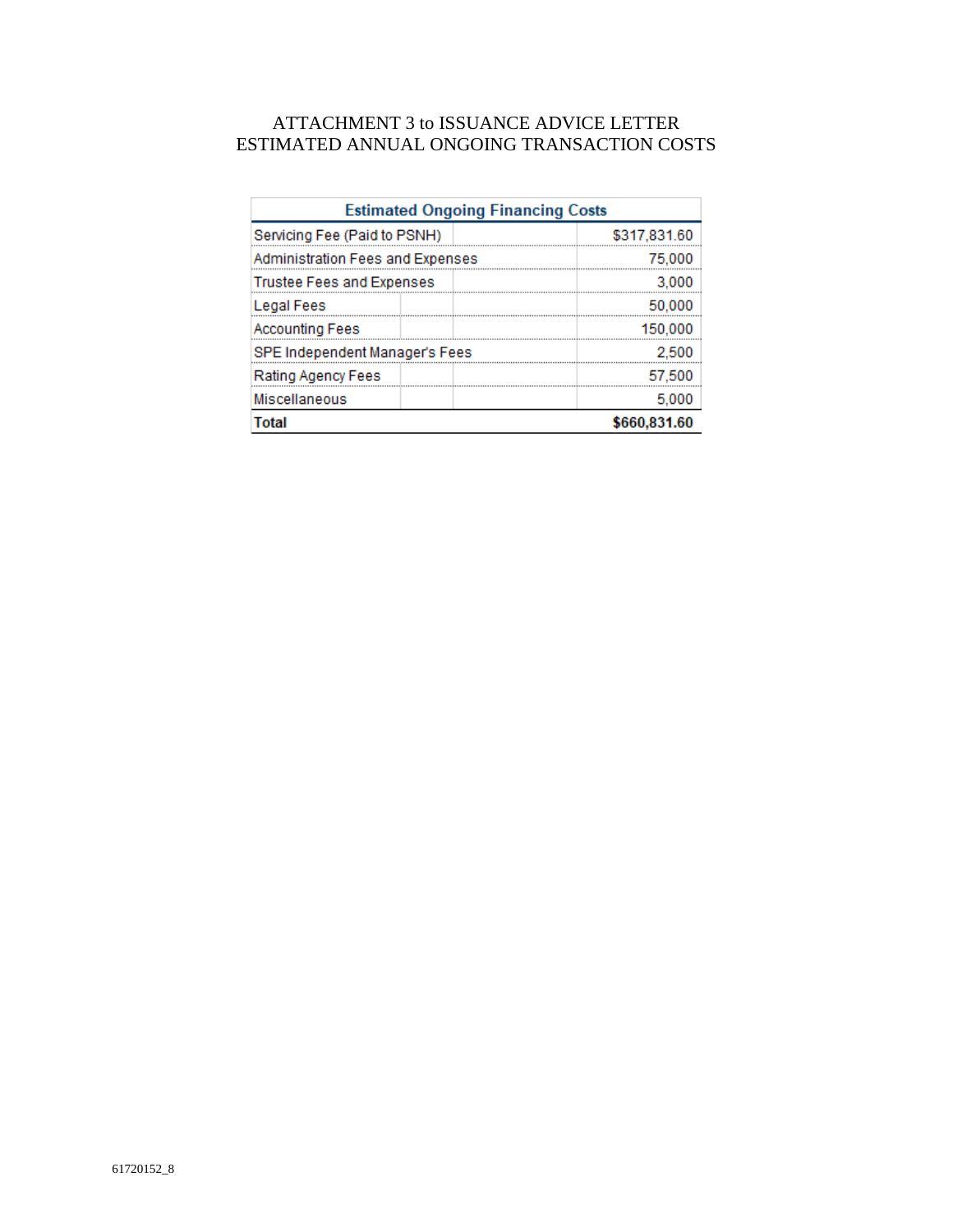# ATTACHMENT 4 to ISSUANCE ADVICE LETTER EXPECTED AMORTIZATION SCHEDULE

| <b>Payment Dates</b> | <b>A-1 Balance</b> | <b>A-2 Balance</b> | <b>A-3 Balance</b> | <b>Total Principal Outstanding</b> |
|----------------------|--------------------|--------------------|--------------------|------------------------------------|
| 8-May-18             | 235,900,000.00     | 111,600,000.00     | 288,163,200.00     | 635,663,200.00                     |
| $1-Feb-19$           | 205, 173, 077. 96  | 111,600,000.00     | 288,163,200.00     | 604,936,277.96                     |
| 1-Aug-19             | 183,568,210.89     | 111,600,000.00     | 288,163,200.00     | 583,331,410.89                     |
| $1-Feb-20$           | 161,963,343.82     | 111,600,000.00     | 288,163,200.00     | 561,726,543.82                     |
| 1-Aug-20             | 140,358,476.75     | 111,600,000.00     | 288,163,200.00     | 540,121,676.75                     |
| 1-Feb-21             | 118,753,609.68     | 111,600,000.00     | 288,163,200.00     | 518,516,809.68                     |
| 1-Aug-21             | 97,148,742.61      | 111,600,000.00     | 288,163,200.00     | 496,911,942.61                     |
| 1-Feb-22             | 75,543,875.54      | 111,600,000.00     | 288,163,200.00     | 475,307,075.54                     |
| 1-Aug-22             | 53,939,008.47      | 111,600,000.00     | 288,163,200.00     | 453,702,208.47                     |
| 1-Feb-23             | 32,334,141.40      | 111,600,000.00     | 288,163,200.00     | 432,097,341.40                     |
| 1-Aug-23             | 10,729,274.33      | 111,600,000.00     | 288,163,200.00     | 410,492,474.33                     |
| 1-Feb-24             |                    | 100,724,407.26     | 288,163,200.00     | 388,887,607.26                     |
| 1-Aug-24             |                    | 79,119,540.19      | 288,163,200.00     | 367,282,740.19                     |
| 1-Feb-25             |                    | 57,514,673.12      | 288,163,200.00     | 345,677,873.12                     |
| 1-Aug-25             |                    | 35,909,806.05      | 288,163,200.00     | 324,073,006.05                     |
| 1-Feb-26             |                    | 14,304,938.98      | 288,163,200.00     | 302,468,138.98                     |
| 1-Aug-26             |                    |                    | 280,863,271.91     | 280,863,271.91                     |
| 1-Feb-27             |                    |                    | 259,258,404.84     | 259,258,404.84                     |
| 1-Aug-27             |                    |                    | 237,653,537.77     | 237,653,537.77                     |
| 1-Feb-28             |                    |                    | 216,048,670.70     | 216,048,670.70                     |
| 1-Aug-28             |                    |                    | 194,443,803.63     | 194,443,803.63                     |
| 1-Feb-29             |                    |                    | 172,838,936.56     | 172,838,936.56                     |
| 1-Aug-29             |                    |                    | 151,234,069.49     | 151,234,069.49                     |
| 1-Feb-30             |                    |                    | 129,629,202.42     | 129,629,202.42                     |
| 1-Aug-30             |                    |                    | 108,024,335.35     | 108,024,335.35                     |
| 1-Feb-31             |                    |                    | 86,419,468.28      | 86,419,468.28                      |
| 1-Aug-31             |                    |                    | 64,814,601.21      | 64,814,601.21                      |
| 1-Feb-32             |                    |                    | 43,209,734.14      | 43,209,734.14                      |
| 1-Aug-32             |                    |                    | 21,604,867.07      | 21,604,867.07                      |
| 1-Feb-33             |                    |                    |                    |                                    |